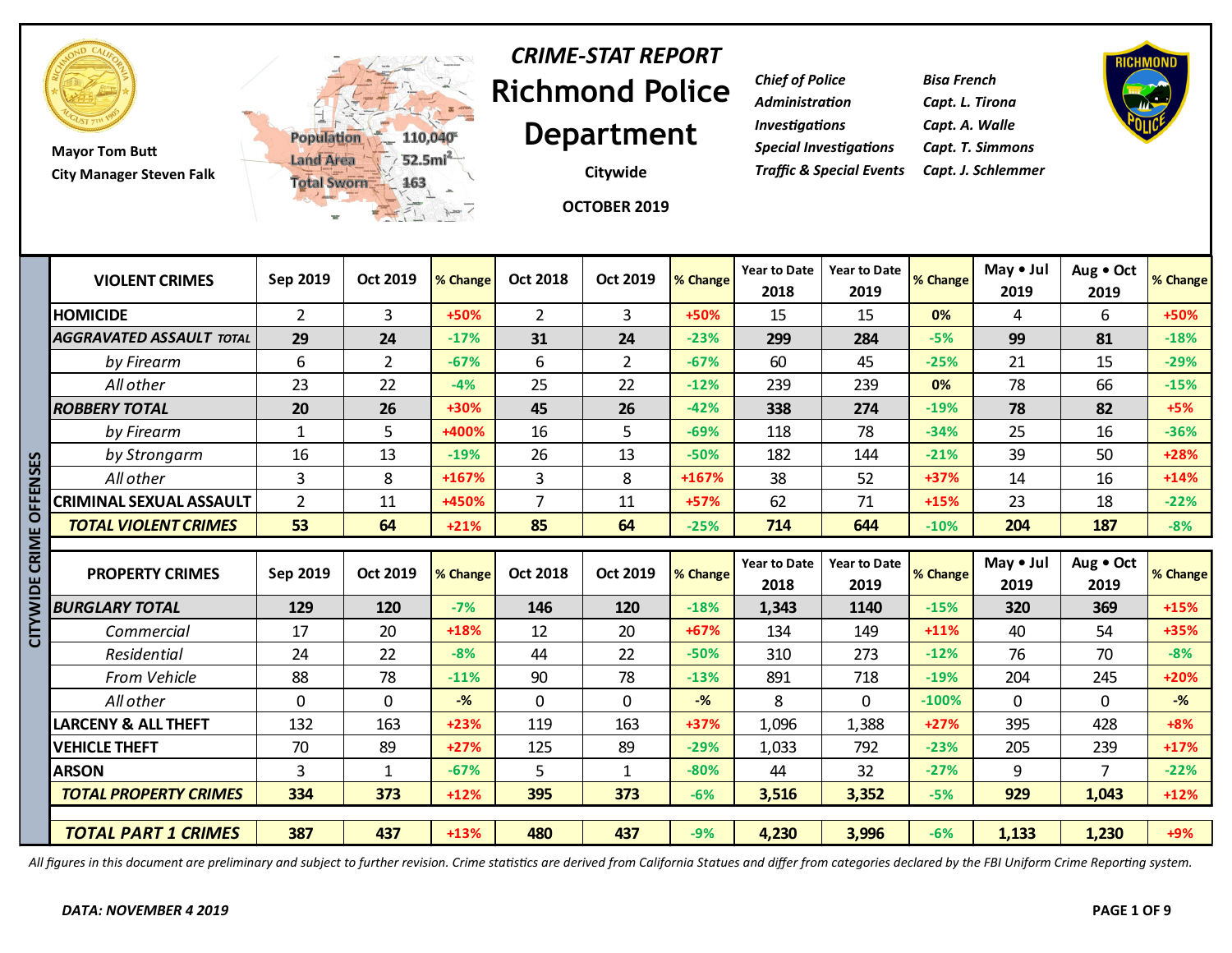

**Mayor Tom Butt City Manager Steven Falk**



#### **Richmond Police Department** *CRIME-STAT REPORT*

**Citywide CFS REPORTS**

**OCTOBER 2019**

| Lt. T. Gray                              |
|------------------------------------------|
| Lt. M. Stonebraker                       |
| Lt. E. Smith                             |
| Traffic & Special Events      Lt. F. Tan |
| M. Schlemmer                             |
| K. Carzoli                               |
|                                          |



|   | <b>CALLS FOR SERVICE</b>         | Sep 2019 | Oct 2019 | % Change | <b>Oct 2018</b> | Oct 2019 | % Change | <b>Year to Date</b><br>2018 | <b>Year to Date</b><br>2019 | % Change | May • Jul<br>2019 | Aug . Oct<br>2019 | % Change |
|---|----------------------------------|----------|----------|----------|-----------------|----------|----------|-----------------------------|-----------------------------|----------|-------------------|-------------------|----------|
|   | <b>ALL CALLS</b>                 | 10,550   | 10,514   | $-0%$    | 8,186           | 10,514   | $+28%$   | 76,107                      | 106,122                     | +39%     | 32,960            | 32,042            | $-3%$    |
|   | Officer-Initiated                | 3,024    | 3,009    | $-0%$    | 2,793           | 3,009    | $+8%$    | 24,971                      | 32,671                      | $+31%$   | 10,199            | 9,060             | $-11%$   |
|   | Traffic Stops                    | 1,307    | 1,183    | $-9%$    | 1,010           | 1,183    | $+17%$   | 9,325                       | 13,394                      | $+44%$   | 4,230             | 3,802             | $-10%$   |
|   | Pedestrian Stops                 | 95       | 163      | $+72%$   | 147             | 163      | $+11%$   | 1,352                       | 1,413                       | $+5%$    | 437               | 369               | $-16%$   |
|   | <b>Community Engagements</b>     | 327      | 343      | $+5%$    | 264             | 343      | +30%     | 1,516                       | 4,954                       | $+227%$  | 1,687             | 1,026             | $-39%$   |
|   | <b>Security Checks</b>           | 324      | 304      | $-6%$    | 349             | 304      | $-13%$   | 3,772                       | 3,121                       | $-17%$   | 934               | 972               | $+4%$    |
|   | <b>Shots Fired</b>               | 105      | 106      | $+1\%$   | 75              | 106      | $+41%$   | 882                         | 987                         | $+12%$   | 385               | 288               | $-25%$   |
|   | Loitering & Prostitution         | 69       | 80       | $+16%$   | 93              | 80       | $-14%$   | 738                         | 573                         | $-22%$   | 133               | 218               | $+64%$   |
| ๔ |                                  |          |          |          |                 |          |          |                             |                             |          |                   |                   |          |
|   | <b>REPORTS</b>                   | Sep 2019 | Oct 2019 | % Change | <b>Oct 2018</b> | Oct 2019 | % Change | <b>Year to Date</b><br>2018 | <b>Year to Date</b><br>2019 | % Change | May • Jul<br>2019 | Aug . Oct<br>2019 | % Change |
|   | <b>ARRESTS</b>                   | 206      | 194      | $-6%$    | 194             | 194      | 0%       | 1,940                       | 2,095                       | $+8%$    | 647               | 586               | $-9%$    |
|   | from Warrants                    | 79       | 69       | $-13%$   | 46              | 69       | +50%     | 539                         | 696                         | $+29%$   | 179               | 216               | $+21%$   |
|   | <b>Citation Reports</b>          | 683      | 559      | $-18%$   | 791             | 559      | $-29%$   | 5,569                       | 5,338                       | $-4%$    | 1,409             | 1,773             | $+26%$   |
|   | <b>Impound Reports</b>           | 278      | 280      | $+1\%$   | 340             | 280      | $-18%$   | 3,036                       | 3,151                       | $+4%$    | 956               | 864               | $-10%$   |
|   | <b>Traffic Collision Reports</b> | 95       | 74       | $-22%$   | 130             | 74       | $-43%$   | 1,262                       | 754                         | $-40%$   | 170               | 238               | +40%     |
|   | <b>Field Contacts</b>            | 60       | 49       | $-18%$   | 35              | 49       | +40%     | 435                         | 407                         | $-6%$    | 127               | 161               | $+27%$   |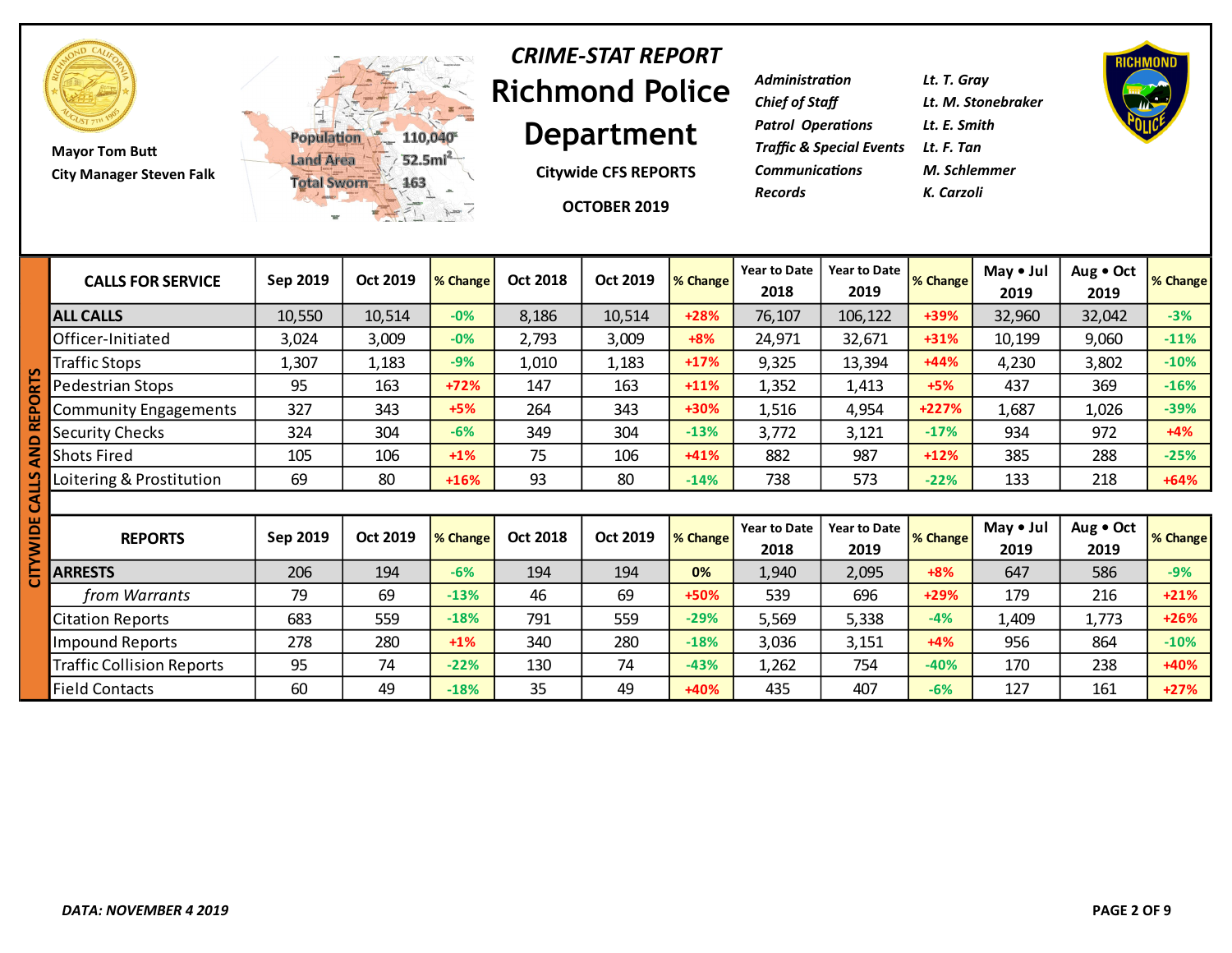

**Mayor Tom Butt City Manager Steven Falk**



# **Richmond Police**  *CRIME-STAT REPORT*

**Department**

**YEAR OVER YEAR STATS**

**OCTOBER 2019**

| CIB                     | Lt. E. Barragan |
|-------------------------|-----------------|
| SIB                     | Lt. J. Lopez    |
| <b>BRAVO Unit</b>       | Sgt. C. Dean    |
| <b>SRO Unit</b>         | Sat. L. Parker  |
| PR&T                    | Sat. E. Loucas  |
| <b>Crime Prevention</b> | M. Milam        |
|                         |                 |



|                               |                                 |                 | <b>CITYWIDE</b> |          |                 | <b>SOUTHERN</b> |          |                 | <b>CENTRAL</b>  |          | <b>NORTHERN</b> |                 |          |
|-------------------------------|---------------------------------|-----------------|-----------------|----------|-----------------|-----------------|----------|-----------------|-----------------|----------|-----------------|-----------------|----------|
|                               | <b>VIOLENT CRIMES</b>           | <b>Nov 2017</b> | <b>Nov 2018</b> | % Change | <b>Nov 2017</b> | <b>Nov 2018</b> | % Change | <b>Nov 2017</b> | <b>Nov 2018</b> | % Change | <b>Nov 2017</b> | <b>Nov 2018</b> | % Change |
|                               |                                 | <b>Oct 2018</b> | <b>Oct 2019</b> |          | <b>Oct 2018</b> | <b>Oct 2019</b> |          | <b>Oct 2018</b> | <b>Oct 2019</b> |          | <b>Oct 2018</b> | <b>Oct 2019</b> |          |
|                               | <b>HOMICIDE</b>                 | 18              | 18              | 0%       | 6               | 6               | 0%       | 8               | 6               | $-25%$   | 5.              | 6               | $+20%$   |
|                               | <b>AGGRAVATED ASSAULT TOTAL</b> | 348             | 330             | $-5%$    | 106             | 97              | $-8%$    | 139             | 131             | $-6%$    | 100             | 93              | $-7%$    |
|                               | by Firearm                      | 78              | 51              | $-35%$   | 22              | 15              | $-32%$   | 37              | 18              | $-51%$   | 19              | 18              | $-5%$    |
|                               | All other                       | 270             | 279             | $+3%$    | 84              | 82              | $-2%$    | 102             | 113             | $+11%$   | 81              | 75              | $-7%$    |
|                               | <b>ROBBERY TOTAL</b>            | 412             | 345             | $-16%$   | 108             | 101             | $-6%$    | 131             | 118             | $-10%$   | 173             | 124             | $-28%$   |
|                               | by Firearm                      | 146             | 97              | $-34%$   | 51              | 34              | $-33%$   | 33              | 26              | $-21%$   | 62              | 38              | $-39%$   |
|                               | by Strongarm                    | 221             | 182             | $-18%$   | 54              | 50              | $-7%$    | 79              | 65              | $-18%$   | 88              | 65              | $-26%$   |
|                               | All other                       | 45              | 66              | $+47%$   | $\overline{3}$  | 17              | +467%    | 19              | 27              | $+42%$   | 23              | 21              | $-9%$    |
|                               | CRIMINAL SEXUAL ASSAULT         | 80              | 86              | $+8%$    | 25              | 25              | 0%       | 30              | 28              | $-7%$    | 19              | 25              | +32%     |
| <b>OVER YEAR MEASUREMENTS</b> | <b>TOTAL VIOLENT CRIMES</b>     | 858             | 779             | $-9%$    | 245             | 229             | $-7%$    | 308             | 283             | $-8%$    | 297             | 248             | $-16%$   |
|                               |                                 |                 |                 |          |                 |                 |          |                 |                 |          |                 |                 |          |
|                               | <b>PROPERTY CRIMES</b>          | <b>Nov 2017</b> | <b>Nov 2018</b> | % Change | <b>Nov 2017</b> | <b>Nov 2018</b> | % Change | <b>Nov 2017</b> | <b>Nov 2018</b> | % Change | <b>Nov 2017</b> | <b>Nov 2018</b> | % Change |
|                               |                                 | <b>Oct 2018</b> | <b>Oct 2019</b> |          | <b>Oct 2018</b> | <b>Oct 2019</b> |          | <b>Oct 2018</b> | <b>Oct 2019</b> |          | <b>Oct 2018</b> | <b>Oct 2019</b> |          |
|                               | <b>BURGLARY TOTAL</b>           | 1,636           | 1,407           | $-14%$   | 580             | 531             | $-8%$    | 201             | 176             | $-12%$   | 859             | 686             | $-20%$   |
|                               | Commercial                      | 160             | 174             | $+9%$    | 70              | 68              | $-3%$    | 13              | 23              | $+77%$   | 77              | 78              | $+1\%$   |
| <b>YEAR</b>                   | Residential                     | 374             | 333             | $-11%$   | 149             | 106             | $-29%$   | 54              | 56              | $+4%$    | 175             | 167             | $-5%$    |
|                               | From Vehicle                    | 1,094           | 900             | $-18%$   | 354             | 357             | $+1%$    | 134             | 97              | $-28%$   | 606             | 441             | $-27%$   |
|                               | All other                       | 8               | $\Omega$        | $-100%$  | $\overline{7}$  | $\mathbf{0}$    | $-100%$  | $\Omega$        | $\mathbf{0}$    | $-%$     | $\mathbf{1}$    | $\mathbf{0}$    | $-100%$  |
|                               | <b>LARCENY &amp; ALL THEFT</b>  | 1,319           | 1,643           | $+25%$   | 437             | 484             | $+11%$   | 241             | 306             | $+27%$   | 554             | 810             | +46%     |
|                               | <b>VEHICLE THEFT</b>            | 1,204           | 970             | $-19%$   | 359             | 241             | $-33%$   | 378             | 288             | $-24%$   | 455             | 424             | $-7%$    |
|                               | <b>ARSON</b>                    | 50              | 43              | $-14%$   | 16              | 14              | $-13%$   | 25              | 17              | $-32%$   | 9               | 12              | +33%     |
|                               | <b>TOTAL PROPERTY CRIMES</b>    | 4,209           | 4,063           | $-3%$    | 1,392           | 1,270           | $-9%$    | 845             | 787             | $-7%$    | 1,877           | 1,932           | $+3%$    |
|                               |                                 |                 |                 |          |                 |                 |          |                 |                 |          |                 |                 |          |
|                               | <b>TOTAL PART 1 CRIMES</b>      | 5,067           | 4,842           |          |                 |                 |          |                 |                 |          |                 |                 |          |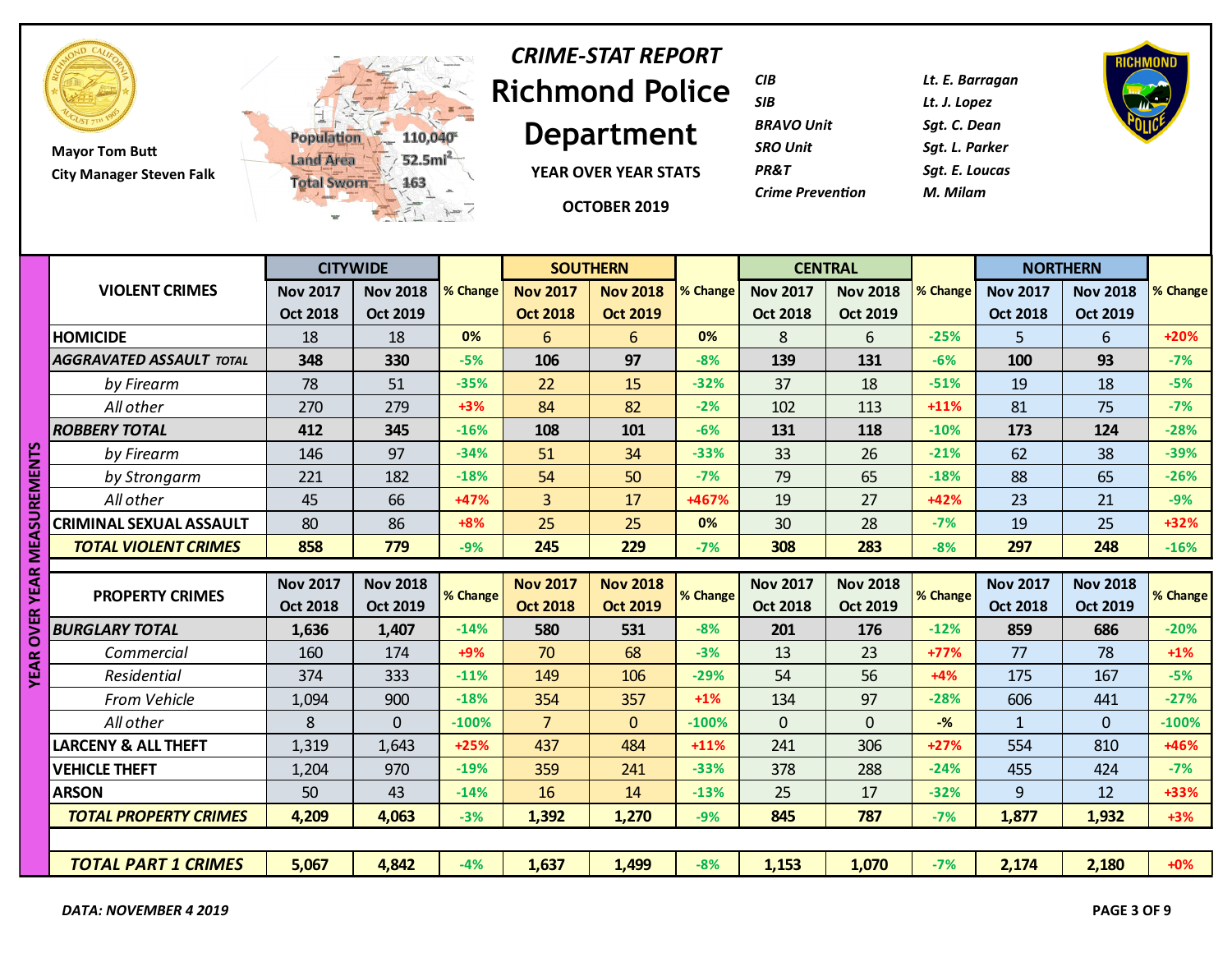

**Southern District CASES**

**OCTOBER 2019**

*Capt. T. Simmons Lt. B. Gard*

|       | <b>VIOLENT CRIMES</b>           | Sep 2019     | Oct 2019       | % Change | <b>Oct 2018</b> | <b>Oct 2019</b> | % Change       | <b>Year to Date</b><br>2018 | <b>Year to Date</b><br>2019 | % Change | May $\bullet$ Jul<br>2019 | Aug . Oct<br>2019 | % Change |
|-------|---------------------------------|--------------|----------------|----------|-----------------|-----------------|----------------|-----------------------------|-----------------------------|----------|---------------------------|-------------------|----------|
|       | <b>HOMICIDE</b>                 | $\mathbf 0$  | $\mathbf 0$    | $-$ %    | $\mathbf{1}$    | $\mathbf 0$     | $-100%$        | 6                           | 5                           | $-17%$   | $\overline{2}$            | $\Omega$          | $-100%$  |
|       | <b>AGGRAVATED ASSAULT TOTAL</b> | 10           | $\overline{7}$ | $-30%$   | 12              | $\overline{7}$  | $-42%$         | 92                          | 82                          | $-11%$   | 29                        | 27                | $-7%$    |
|       | by Firearm                      | $\mathbf{1}$ | $\mathbf{1}$   | 0%       | $\mathbf{1}$    | $\mathbf{1}$    | 0%             | 17                          | 12                          | $-29%$   | 4                         | 4                 | 0%       |
|       | All other                       | 9            | 6              | $-33%$   | 11              | 6               | $-45%$         | 75                          | 70                          | $-7%$    | 25                        | 23                | $-8%$    |
|       | <b>ROBBERY TOTAL</b>            | 5            | 6              | $+20%$   | 15              | 6               | $-60%$         | 91                          | 79                          | $-13%$   | 28                        | 22                | $-21%$   |
|       | by Firearm                      | $\mathbf{1}$ | $\overline{2}$ | +100%    | $\overline{7}$  | $\overline{2}$  | $-71%$         | 43                          | 26                          | $-40%$   | 8                         | 5                 | $-38%$   |
| ō.    | by Strongarm                    | 3            | 4              | $+33%$   | 8               | 4               | $-50%$         | 46                          | 41                          | $-11%$   | 16                        | 15                | $-6%$    |
|       | All other                       | $\mathbf{1}$ | $\mathbf 0$    | $-100%$  | $\mathbf 0$     | $\mathbf 0$     | $-$ %          | $\overline{2}$              | 12                          | +500%    | 4                         | $\overline{2}$    | $-50%$   |
|       | <b>CRIMINAL SEXUAL ASSAULT</b>  | $\mathbf{1}$ | 3              | +200%    | 4               | 3               | $-25%$         | 24                          | 22                          | $-8%$    | 5                         | 6                 | +20%     |
| CRIMI | <b>TOTAL VIOLENT CRIMES</b>     | 16           | 16             | 0%       | 32              | 16              | $-50%$         | 213                         | 188                         | $-12%$   | 64                        | 55                | $-14%$   |
|       |                                 |              |                |          |                 |                 |                |                             |                             |          |                           |                   |          |
|       |                                 |              |                |          |                 |                 |                |                             |                             |          |                           |                   |          |
|       | <b>PROPERTY CRIMES</b>          | Sep 2019     | Oct 2019       | % Change | <b>Oct 2018</b> | <b>Oct 2019</b> | % Change       | <b>Year to Date</b><br>2018 | <b>Year to Date</b><br>2019 | % Change | May • Jul<br>2019         | Aug . Oct<br>2019 |          |
|       | <b>BURGLARY TOTAL</b>           | 36           | 39             | $+8%$    | 41              | 39              | $-5%$          | 1343                        | 1140                        | $-15%$   | 128                       | 128               | 0%       |
|       | Commercial                      | 6            | 10             | $+67%$   | $\overline{3}$  | 10              | +233%          | 134                         | 149                         | $+11%$   | 14                        | 23                | $+64%$   |
| 띥     | Residential                     | 5            | 4              | $-20%$   | 14              | 4               | $-71%$         | 310                         | 273                         | $-12%$   | 28                        | 19                | $-32%$   |
| 3     | From Vehicle                    | 25           | 25             | 0%       | 24              | 25              | $+4%$          | 891                         | 718                         | $-19%$   | 86                        | 86                | 0%       |
|       | All other                       | $\mathbf 0$  | $\mathbf 0$    | $-$ %    | $\mathbf 0$     | $\mathbf 0$     | $-\frac{9}{6}$ | 8                           | 0                           | $-100%$  | $\Omega$                  | $\mathbf 0$       | $-%$     |
|       | <b>LARCENY &amp; ALL THEFT</b>  | 43           | 43             | 0%       | 43              | 43              | 0%             | 1,096                       | 1,388                       | $+27%$   | 137                       | 124               | $-9%$    |
|       | <b>VEHICLE THEFT</b>            | 27           | 16             | $-41%$   | 30              | 16              | $-47%$         | 1,033                       | 792                         | $-23%$   | 50                        | 69                | +38%     |
|       | <b>ARSON</b>                    | $\mathbf{1}$ | $\mathbf 0$    | $-100%$  | 4               | $\mathbf 0$     | $-100%$        | 44                          | 32                          | $-27%$   | 3                         | $\overline{2}$    | $-33%$   |
|       | <b>TOTAL PROPERTY CRIMES</b>    | 107          | 98             | $-8%$    | 118             | 98              | $-17%$         | 3516                        | 3352                        | $-5%$    | 318                       | 323               | $+2%$    |
|       |                                 |              |                |          |                 |                 |                |                             |                             |          |                           |                   | % Change |

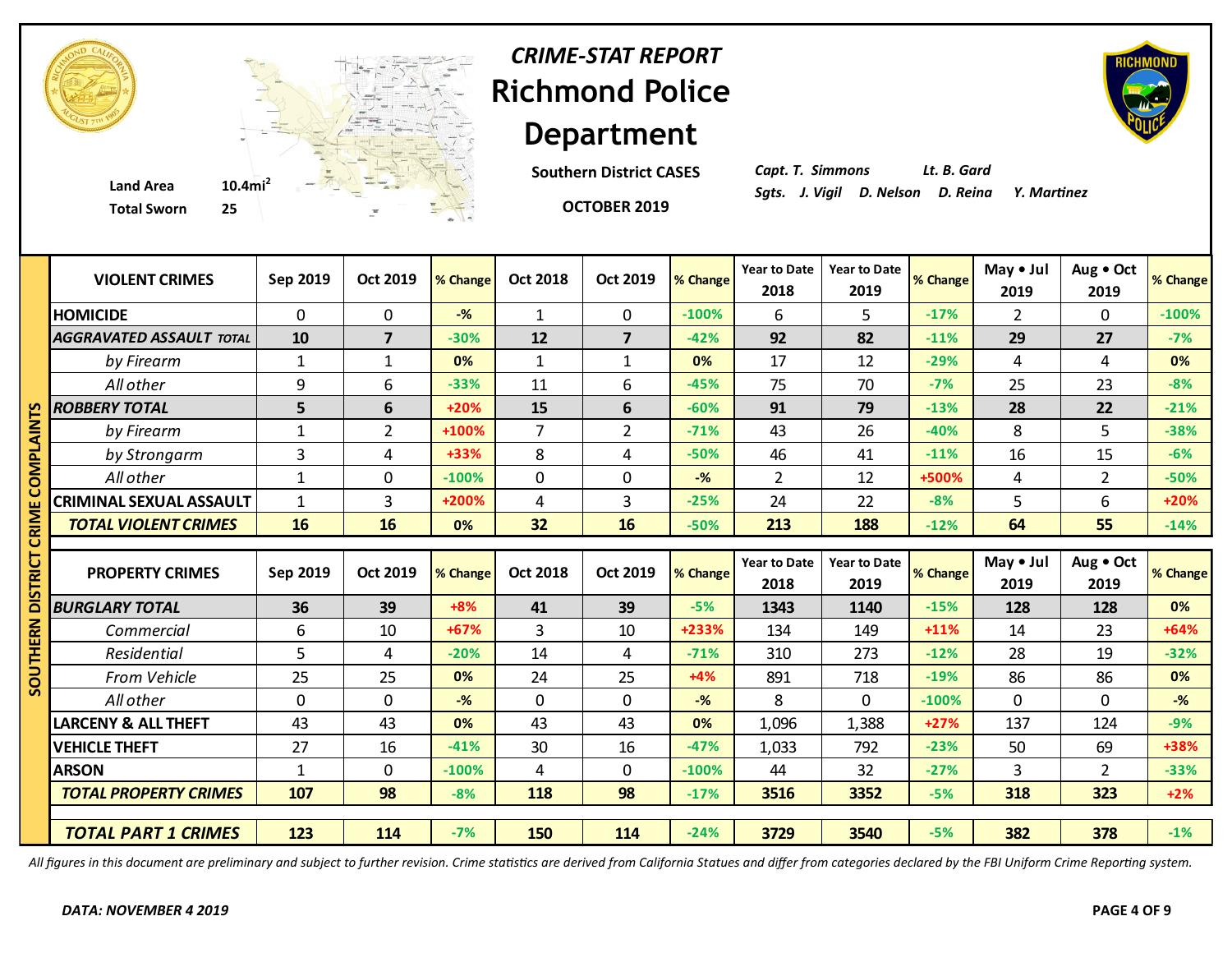

**Southern District CFS**

**OCTOBER 2019**



*Capt. T. Simmons Lt. B. Gard*

| <b>CALLS FOR SERVICE</b>         | Sep 2019 | Oct 2019 | % Change | <b>Oct 2018</b> | Oct 2019 | % Change | <b>Year to Date</b><br>2018 | <b>Year to Date</b><br>2019 | % Change | May • Jul<br>2019 | Aug . Oct<br>2019 | % Change |
|----------------------------------|----------|----------|----------|-----------------|----------|----------|-----------------------------|-----------------------------|----------|-------------------|-------------------|----------|
| <b>ALL CALLS</b>                 | 3,463    | 3,141    | $-9%$    | 2,424           | 3,141    | +30%     | 22,367                      | 34,743                      | +55%     | 10,889            | 10,267            | $-6%$    |
| Officer-Initiated                | 1,017    | 1,101    | $+8%$    | 835             | 1,101    | $+32%$   | 7,544                       | 11,887                      | +58%     | 3,517             | 3,215             | $-9%$    |
| <b>Traffic Stops</b>             | 367      | 393      | $+7%$    | 285             | 393      | +38%     | 2,762                       | 4,442                       | $+61%$   | 1,380             | 1,187             | $-14%$   |
| Pedestrian Stops                 | 27       | 35       | +30%     | 30              | 35       | $+17%$   | 278                         | 376                         | +35%     | 128               | 101               | $-21%$   |
| <b>Community Engagements</b>     | 233      | 179      | $-23%$   | 90              | 179      | +99%     | 564                         | 2,494                       | +342%    | 718               | 592               | $-18%$   |
| <b>Security Checks</b>           | 125      | 104      | $-17%$   | 108             | 104      | $-4%$    | 1,164                       | 1,033                       | $-11%$   | 286               | 345               | $+21%$   |
| <b>Shots Fired</b>               | 21       | 29       | +38%     | 19              | 29       | +53%     | 242                         | 274                         | $+13%$   | 115               | 68                | $-41%$   |
| Loitering & Prostitution         | 15       | 14       | $-7%$    | 25              | 14       | $-44%$   | 120                         | 94                          | $-22%$   | 24                | 41                | $+71%$   |
|                                  |          |          |          |                 |          |          |                             |                             |          |                   |                   |          |
| <b>REPORTS</b>                   | Sep 2019 | Oct 2019 | % Change | <b>Oct 2018</b> | Oct 2019 | % Change | <b>Year to Date</b><br>2018 | <b>Year to Date</b><br>2019 | % Change | May • Jul<br>2019 | Aug . Oct<br>2019 | % Change |
| <b>ARRESTS</b>                   | 82       | 63       | $-23%$   | 69              | 63       | $-9%$    | 605                         | 719                         | +19%     | 212               | 211               | $-0%$    |
| from Warrants                    | 38       | 24       | $-37%$   | 22              | 24       | $+9%$    | 200                         | 239                         | $+20%$   | 50                | 82                | $+64%$   |
| <b>Citation Reports</b>          | 216      | 209      | $-3%$    | 279             | 209      | $-25%$   | 2,122                       | 1,880                       | $-11%$   | 447               | 547               | $+22%$   |
| <b>Impound Reports</b>           | 108      | 113      | $+5%$    | 131             | 113      | $-14%$   | 1,026                       | 1,102                       | $+7%$    | 293               | 338               | $+15%$   |
| <b>Traffic Collision Reports</b> | 36       | 25       | $-31%$   | 37              | 25       | $-32%$   | 341                         | 258                         | $-24%$   | 47                | 92                | +96%     |
| <b>Field Contacts</b>            | 40       | 24       | $-40%$   | 15              | 24       | +60%     | 246                         | 217                         | $-12%$   | 58                | 101               | $+74%$   |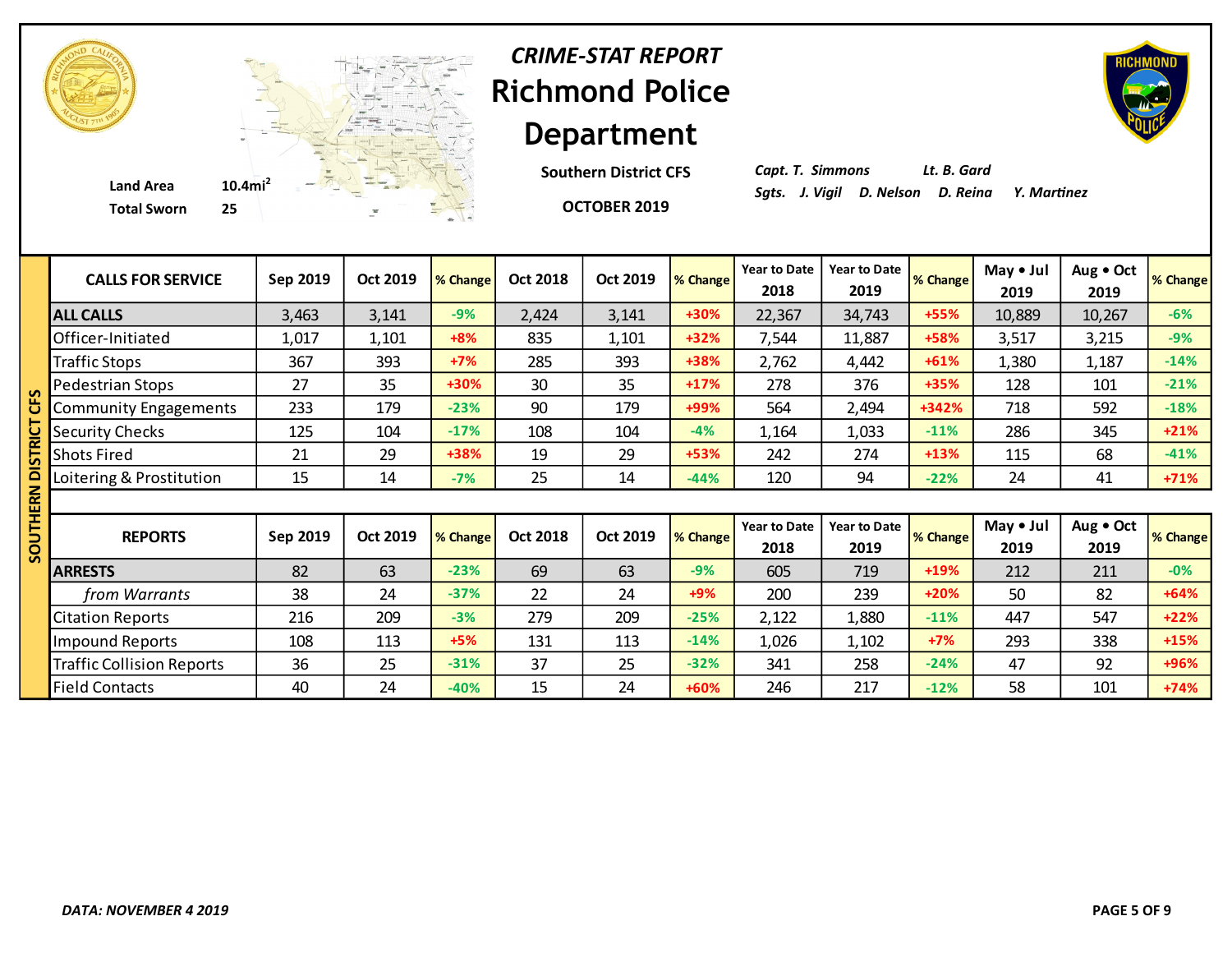

**Central District CASES**

*Capt. J. Schlemmer Lt. T. Mollenbernd*

|              | <b>Total Sworn</b>              | $25 \leftarrow$ | $\frac{1}{\sqrt{2\pi\sigma^2}}\left(1-\frac{1}{\sqrt{2\sigma^2}}\right)^{\frac{1}{2}}\left(1-\frac{1}{\sqrt{2\sigma^2}}\right)^{\frac{1}{2}}$ |          |                 | OCTOBER 2019    |                |                             |                             |          |                   |                   |          |
|--------------|---------------------------------|-----------------|-----------------------------------------------------------------------------------------------------------------------------------------------|----------|-----------------|-----------------|----------------|-----------------------------|-----------------------------|----------|-------------------|-------------------|----------|
|              | <b>VIOLENT CRIMES</b>           | Sep 2019        | Oct 2019                                                                                                                                      | % Change | <b>Oct 2018</b> | <b>Oct 2019</b> | % Change       | <b>Year to Date</b><br>2018 | <b>Year to Date</b><br>2019 | % Change | May • Jul<br>2019 | Aug . Oct<br>2019 | % Change |
|              | <b>HOMICIDE</b>                 | $\mathbf{1}$    | $\mathbf{1}$                                                                                                                                  | 0%       | $\mathbf{1}$    | 1               | 0%             | 7                           | 6                           | $-14%$   | $\overline{2}$    | 3                 | +50%     |
|              | <b>AGGRAVATED ASSAULT TOTAL</b> | 10              | 8                                                                                                                                             | $-20%$   | 13              | 8               | $-38%$         | 119                         | 118                         | $-1%$    | 47                | 28                | $-40%$   |
|              | by Firearm                      | $\mathbf{1}$    | $\mathbf 0$                                                                                                                                   | $-100%$  | 4               | 0               | $-100%$        | 30                          | 16                          | $-47%$   | 9                 | 4                 | $-56%$   |
|              | All other                       | 9               | 8                                                                                                                                             | $-11%$   | 9               | 8               | $-11%$         | 89                          | 102                         | +15%     | 38                | 24                | $-37%$   |
| m            | <b>ROBBERY TOTAL</b>            | 6               | 13                                                                                                                                            | $+117%$  | 17              | 13              | $-24%$         | 105                         | 99                          | $-6%$    | 23                | 31                | +35%     |
|              | by Firearm                      | $\mathbf 0$     | 3                                                                                                                                             | $-$ %    | $\overline{2}$  | 3               | +50%           | 26                          | 23                          | $-12%$   | 5                 | $\overline{7}$    | +40%     |
| <b>PLAIN</b> | by Strongarm                    | 5               | $\overline{7}$                                                                                                                                | +40%     | 12              | $\overline{7}$  | $-42%$         | 64                          | 55                          | $-14%$   | 13                | 18                | +38%     |
| ≅            | All other                       | $\mathbf{1}$    | 3                                                                                                                                             | +200%    | 3               | $\overline{3}$  | 0%             | 15                          | 21                          | +40%     | 5                 | 6                 | $+20%$   |
|              | <b>CRIMINAL SEXUAL ASSAULT</b>  | $\mathbf 0$     | $\overline{4}$                                                                                                                                | $-$ %    | $\overline{2}$  | 4               | +100%          | 21                          | 23                          | $+10%$   | 11                | 6                 | $-45%$   |
|              | <b>TOTAL VIOLENT CRIMES</b>     | 17              | 26                                                                                                                                            | +53%     | 33              | 26              | $-21%$         | 252                         | 246                         | $-2%$    | 83                | 68                | $-18%$   |
| ឨ<br>5       | <b>PROPERTY CRIMES</b>          | Sep 2019        | Oct 2019                                                                                                                                      | % Change | <b>Oct 2018</b> | Oct 2019        | % Change       | <b>Year to Date</b><br>2018 | <b>Year to Date</b><br>2019 | % Change | May • Jul<br>2019 | Aug . Oct<br>2019 | % Change |
|              | <b>BURGLARY TOTAL</b>           | 17              | 15                                                                                                                                            | $-12%$   | 16              | 15              | $-6%$          | 1343                        | 1140                        | $-15%$   | 31                | 40                | +29%     |
|              | Commercial                      | 3               | $\overline{2}$                                                                                                                                | $-33%$   | $\mathbf{1}$    | $\overline{2}$  | +100%          | 134                         | 149                         | $+11%$   | 4                 | 6                 | +50%     |
|              | Residential                     | 4               | 4                                                                                                                                             | 0%       | 8               | 4               | $-50%$         | 310                         | 273                         | $-12%$   | 10                | 9                 | $-10%$   |
| ت<br>تا      | From Vehicle                    | 10              | 9                                                                                                                                             | $-10%$   | 7               | 9               | $+29%$         | 891                         | 718                         | $-19%$   | 17                | 25                | +47%     |
|              | All other                       | 0               | $\mathbf 0$                                                                                                                                   | $-$ %    | $\mathbf 0$     | $\mathbf 0$     | $-$ %          | 8                           | 0                           | $-100%$  | $\mathbf 0$       | $\mathbf 0$       | $-%$     |
|              | <b>LARCENY &amp; ALL THEFT</b>  | 23              | 25                                                                                                                                            | +9%      | 23              | 25              | +9%            | 1,096                       | 1,388                       | $+27%$   | 73                | 69                | $-5%$    |
|              | <b>VEHICLE THEFT</b>            | 17              | 29                                                                                                                                            | $+71%$   | 23              | 29              | $+26%$         | 1,033                       | 792                         | $-23%$   | 72                | 73                | $+1\%$   |
|              | <b>ARSON</b>                    | $\mathbf 0$     | $\mathbf{1}$                                                                                                                                  | $-%$     | $\mathbf 0$     | $\mathbf{1}$    | $-\frac{9}{6}$ | 44                          | 32                          | $-27%$   | 5                 | $\mathbf{1}$      | $-80%$   |
|              | <b>TOTAL PROPERTY CRIMES</b>    | 57              | 70                                                                                                                                            | $+23%$   | 62              | 70              | $+13%$         | 3516                        | 3352                        | $-5%$    | 181               | 183               | $+1\%$   |
|              | <b>TOTAL PART 1 CRIMES</b>      | 74              | 96                                                                                                                                            | +30%     | 95              | 96              | $+1%$          | 3768                        | 3598                        | $-5%$    | 264               | 251               | $-5%$    |

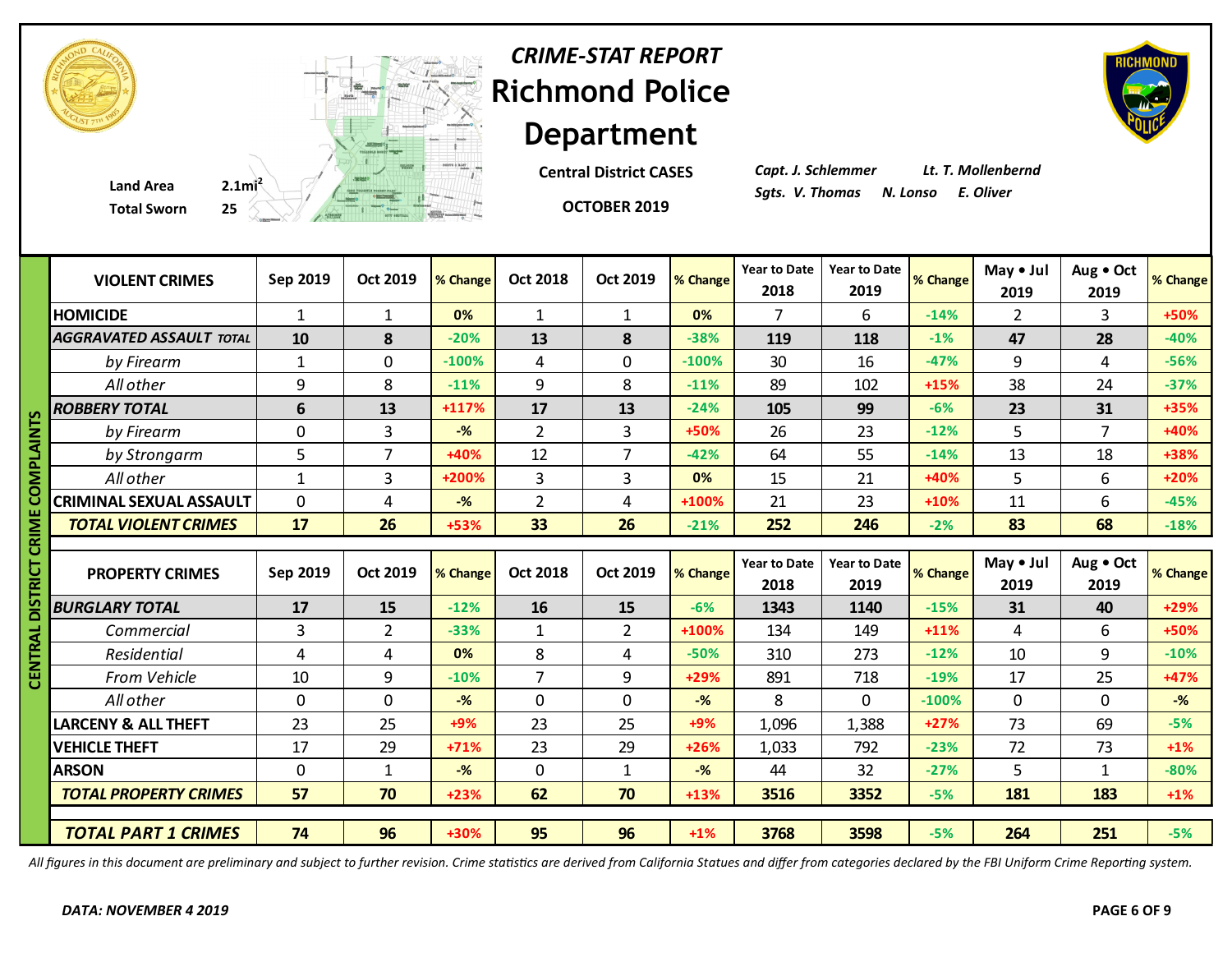

**Central District CFS**

**OCTOBER 2019**

*Capt. J. Schlemmer Lt. T. Mollenbernd*

| <b>CALLS FOR SERVICE</b>         | Sep 2019 | Oct 2019 | % Change | <b>Oct 2018</b> | Oct 2019 | % Change | <b>Year to Date</b><br>2018 | <b>Year to Date</b><br>2019 | % Change | May • Jul<br>2019 | Aug . Oct<br>2019 | % Change |
|----------------------------------|----------|----------|----------|-----------------|----------|----------|-----------------------------|-----------------------------|----------|-------------------|-------------------|----------|
| <b>ALL CALLS</b>                 | 3,076    | 3,420    | $+11%$   | 2,407           | 3,420    | $+42%$   | 22,591                      | 32,331                      | $+43%$   | 10,114            | 9,776             | $-3%$    |
| Officer-Initiated                | 1,072    | 1,089    | $+2%$    | 776             | 1,089    | +40%     | 6,741                       | 11,063                      | $+64%$   | 3,444             | 3,160             | $-8%$    |
| <b>Traffic Stops</b>             | 601      | 569      | $-5%$    | 405             | 569      | +40%     | 3,587                       | 5,519                       | $+54%$   | 1,626             | 1,692             | $+4%$    |
| Pedestrian Stops                 | 43       | 89       | +107%    | 89              | 89       | 0%       | 693                         | 673                         | $-3%$    | 202               | 184               | $-9%$    |
| <b>Community Engagements</b>     | 162      | 83       | $-49%$   | 104             | 83       | $-20%$   | 506                         | 1,348                       | +166%    | 510               | 337               | $-34%$   |
| <b>Security Checks</b>           | 61       | 60       | $-2%$    | 68              | 60       | $-12%$   | 743                         | 677                         | $-9%$    | 246               | 177               | $-28%$   |
| <b>Shots Fired</b>               | 43       | 53       | $+23%$   | 21              | 53       | +152%    | 360                         | 410                         | $+14%$   | 154               | 124               | $-19%$   |
| Loitering & Prostitution         | 42       | 45       | $+7%$    | 15              | 45       | +200%    | 147                         | 258                         | +76%     | 56                | 125               | +123%    |
|                                  |          |          |          |                 |          |          |                             |                             |          |                   |                   |          |
| <b>REPORTS</b>                   | Sep 2019 | Oct 2019 | % Change | Oct 2018        | Oct 2019 | % Change | <b>Year to Date</b><br>2018 | <b>Year to Date</b><br>2019 | % Change | May • Jul<br>2019 | Aug . Oct<br>2019 | % Change |
| <b>ARRESTS</b>                   | 68       | 63       | $-7%$    | 70              | 63       | $-10%$   | 730                         | 766                         | $+5%$    | 240               | 198               | $-18%$   |
| from Warrants                    | 26       | 17       | $-35%$   | 22              | 17       | $-23%$   | 231                         | 247                         | $+7%$    | 63                | 66                | $+5%$    |
| <b>Citation Reports</b>          | 181      | 139      | $-23%$   | 179             | 139      | $-22%$   | 1,172                       | 1,615                       | +38%     | 458               | 478               | $+4%$    |
| Impound Reports                  | 96       | 86       | $-10%$   | 164             | 86       | $-48%$   | 1,249                       | 1,151                       | $-8%$    | 389               | 282               | $-28%$   |
| <b>Traffic Collision Reports</b> | 25       | 20       | $-20%$   | 51              | 20       | $-61%$   | 414                         | 217                         | $-48%$   | 53                | 59                | $+11%$   |
| <b>Field Contacts</b>            | 10       | 17       | $+70%$   | 18              | 17       | $-6%$    | 121                         | 113                         | $-7%$    | 41                | 39                | $-5%$    |

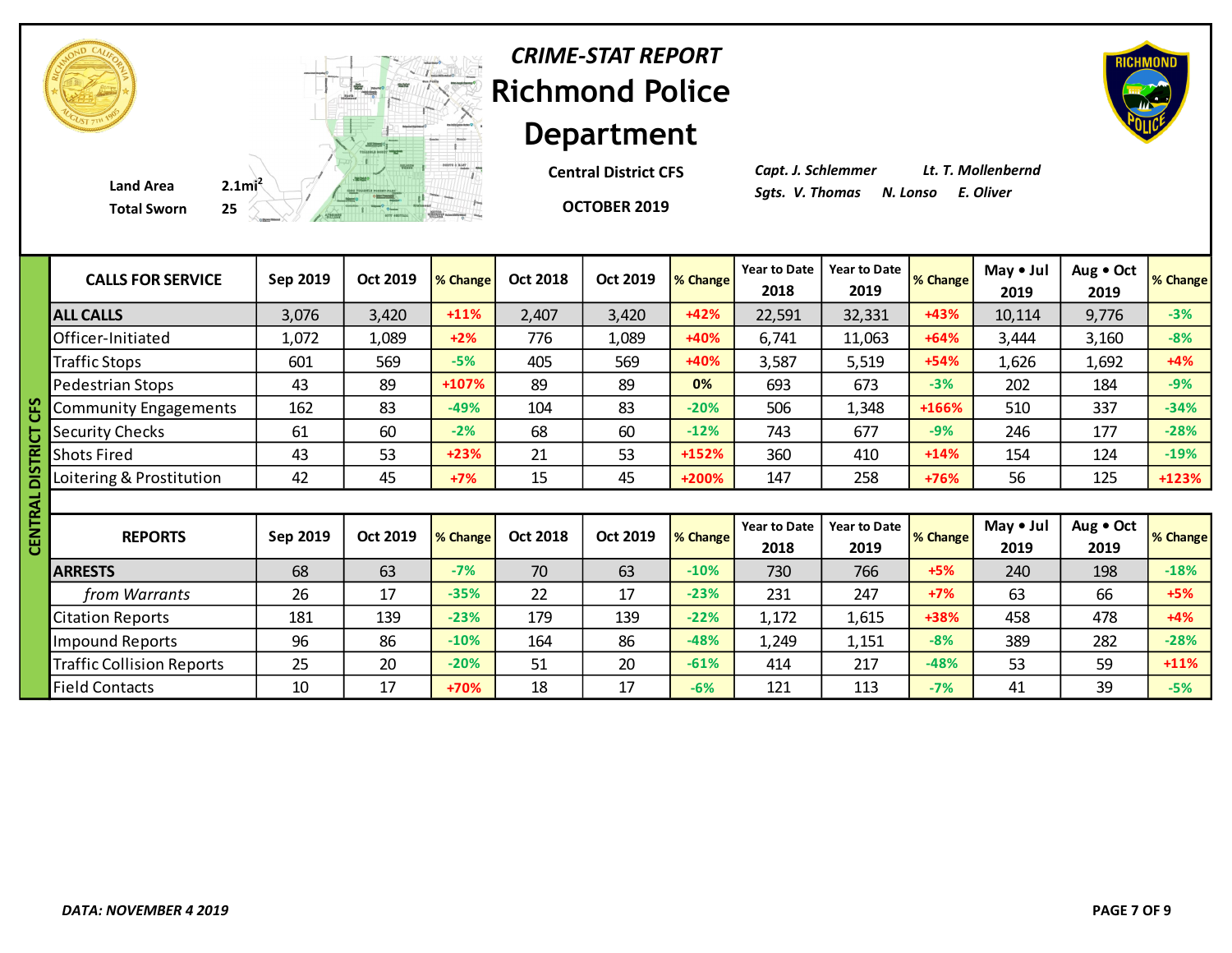



**Total Sworn 25**

**Department Northern District CASES**



**OCTOBER 2019**

*CRIME-STAT REPORT*

*Capt. A. Walle Lt. S. Johanson Sgts. F. Rivera E. Bashan P. Cooper M. Bailey* **Land Area 9.9mi<sup>2</sup>**

|            | <b>VIOLENT CRIMES</b>           | Sep 2019       | <b>Oct 2019</b> | % Change | <b>Oct 2018</b> | Oct 2019        | % Change       | <b>Year to Date</b><br>2018 | <b>Year to Date</b><br>2019 | % Change | May • Jul<br>2019 | Aug . Oct<br>2019 | % Change       |
|------------|---------------------------------|----------------|-----------------|----------|-----------------|-----------------|----------------|-----------------------------|-----------------------------|----------|-------------------|-------------------|----------------|
|            | <b>HOMICIDE</b>                 | $\mathbf{1}$   | 2               | +100%    | $\mathbf 0$     | $\overline{2}$  | $-\frac{9}{6}$ | 3                           | 4                           | +33%     | $\mathbf 0$       | 3                 | $-%$           |
|            | <b>AGGRAVATED ASSAULT TOTAL</b> | 9              | 9               | 0%       | 6               | 9               | +50%           | 85                          | 75                          | $-12%$   | 22                | 25                | $+14%$         |
|            | by Firearm                      | 4              | $\mathbf{1}$    | $-75%$   | 1               | $\mathbf{1}$    | 0%             | 13                          | 17                          | $+31%$   | 8                 | $\overline{7}$    | $-13%$         |
|            | All other                       | 5              | 8               | +60%     | 5               | 8               | +60%           | 72                          | 58                          | $-19%$   | 14                | 18                | +29%           |
| n          | <b>ROBBERY TOTAL</b>            | 8              | $\overline{7}$  | $-13%$   | 13              | $\overline{7}$  | $-46%$         | 142                         | 94                          | $-34%$   | 27                | 27                | 0%             |
| צן<br>ז    | by Firearm                      | $\overline{0}$ | $\mathbf 0$     | $-$ %    | $\overline{7}$  | $\mathbf 0$     | $-100%$        | 49                          | 30                          | $-39%$   | 12                | 4                 | $-67%$         |
|            | by Strongarm                    | $\overline{7}$ | $\overline{2}$  | $-71%$   | 6               | $\overline{2}$  | $-67%$         | 72                          | 46                          | $-36%$   | 9                 | 16                | +78%           |
| DNPI       | All other                       | $\mathbf{1}$   | 5               | +400%    | $\mathbf 0$     | 5               | $-\frac{9}{6}$ | 21                          | 18                          | $-14%$   | 6                 | $\overline{7}$    | $+17%$         |
|            | <b>CRIMINAL SEXUAL ASSAULT</b>  | $\mathbf{1}$   | $\overline{2}$  | +100%    | $\mathbf{1}$    | $\overline{2}$  | +100%          | 11                          | 18                          | $+64%$   | 5                 | 4                 | $-20%$         |
| <b>MIX</b> | <b>TOTAL VIOLENT CRIMES</b>     | 19             | 20              | $+5%$    | 20              | 20              | 0%             | 241                         | 191                         | $-21%$   | 54                | 59                | $+9%$          |
| ō          |                                 |                |                 |          |                 |                 |                |                             |                             |          |                   |                   |                |
|            |                                 |                |                 |          |                 |                 |                |                             |                             |          |                   |                   |                |
| RICT       | <b>PROPERTY CRIMES</b>          | Sep 2019       | <b>Oct 2019</b> | % Change | <b>Oct 2018</b> | <b>Oct 2019</b> | % Change       | <b>Year to Date</b><br>2018 | <b>Year to Date</b><br>2019 | % Change | May • Jul<br>2019 | Aug . Oct<br>2019 | % Change       |
| ក          | <b>BURGLARY TOTAL</b>           | 76             | 65              | $-14%$   | 89              | 65              | $-27%$         | 1343                        | 1140                        | $-15%$   | 157               | 200               | $+27%$         |
|            | Commercial                      | 8              | $\overline{7}$  | $-13%$   | 8               | 7               | $-13%$         | 134                         | 149                         | $+11%$   | 22                | 23                | $+5%$          |
| ERN<br>론   | Residential                     | 15             | 14              | $-7%$    | 22              | 14              | $-36%$         | 310                         | 273                         | $-12%$   | 38                | 43                | $+13%$         |
|            | <b>From Vehicle</b>             | 53             | 44              | $-17%$   | 59              | 44              | $-25%$         | 891                         | 718                         | $-19%$   | 97                | 134               | +38%           |
| <b>DRT</b> | All other                       | $\Omega$       | $\mathbf 0$     | $-$ %    | $\mathbf 0$     | $\mathbf 0$     | $-\frac{9}{6}$ | 8                           | $\Omega$                    | $-100%$  | $\Omega$          | $\mathbf 0$       | $-\frac{9}{6}$ |
|            | <b>LARCENY &amp; ALL THEFT</b>  | 64             | 91              | $+42%$   | 52              | 91              | +75%           | 1,096                       | 1,388                       | $+27%$   | 180               | 227               | $+26%$         |
|            | <b>VEHICLE THEFT</b>            | 26             | 42              | $+62%$   | 70              | 42              | $-40%$         | 1,033                       | 792                         | $-23%$   | 80                | 95                | $+19%$         |
|            | <b>ARSON</b>                    | $\overline{2}$ | 0               | $-100%$  | $\mathbf{1}$    | $\mathbf 0$     | $-100%$        | 44                          | 32                          | $-27%$   | 1                 | $\overline{4}$    | +300%          |
|            | <b>TOTAL PROPERTY CRIMES</b>    | 168            | 198             | +18%     | 212             | 198             | $-7%$          | 3516                        | 3352                        | $-5%$    | 418               | 526               | $+26%$         |
|            | <b>TOTAL PART 1 CRIMES</b>      | 187            | 218             | $+17%$   | 232             | 218             | $-6%$          | 3757                        | 3543                        | $-6%$    | 472               | 585               | $+24%$         |